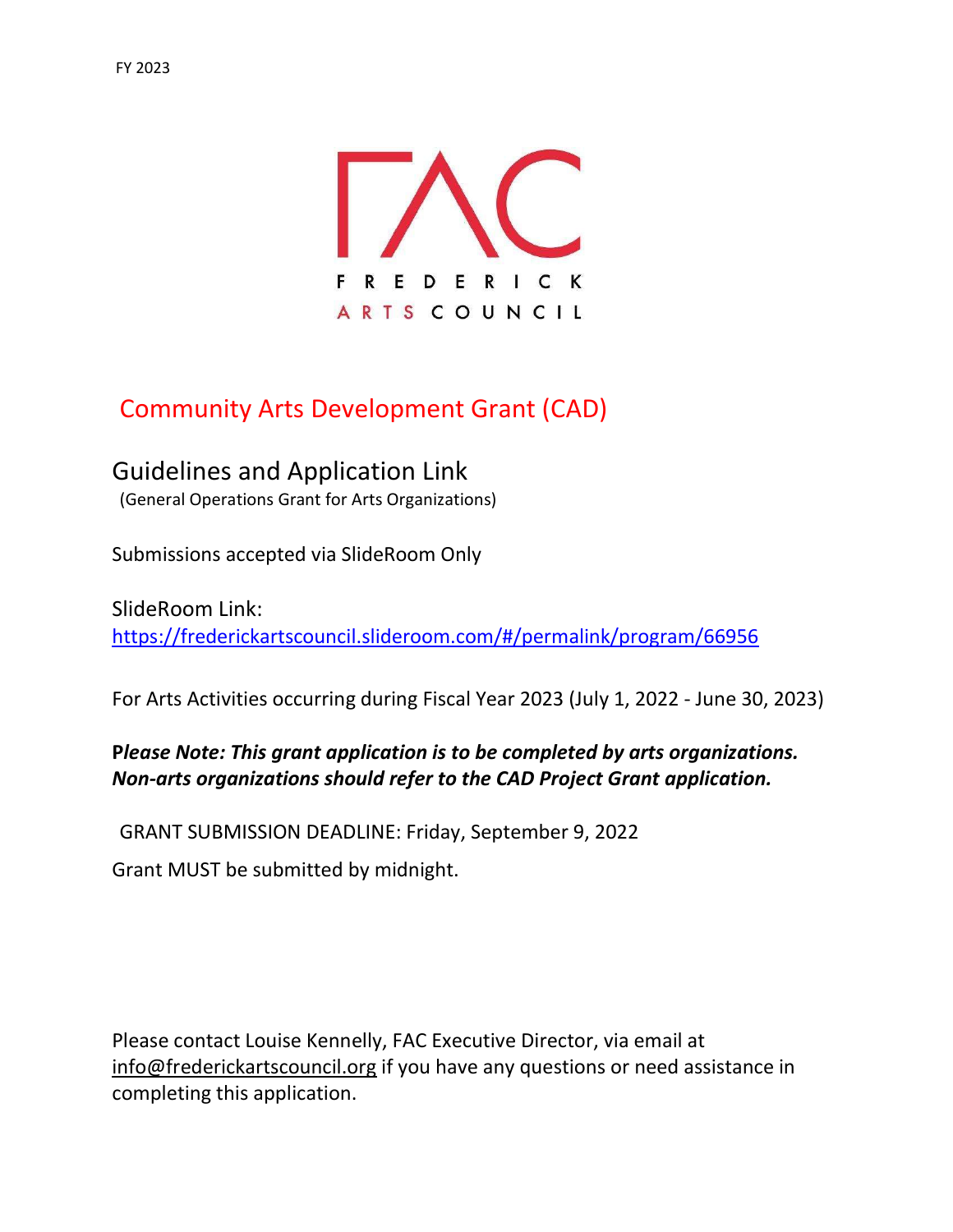# GUIDELINES AND OVERVIEW

#### COMMUNITY ARTS DEVELOPMENT (CAD) GRANT OBJECTIVES

The Community Arts Development grant process is intended to help strengthen local arts and cultural opportunities for Frederick County residents. The Frederick Arts Council, as a catalyst and advocate for arts opportunities in Frederick County, annually distributes funds in the form of CAD Grants to Frederick County notfor-profit, 501 (c)(3) organizations. Pooled from the Maryland State Arts Council, as well as corporate and private donors, these funds are intended to encourage arts programming that is open to the general public, takes place within Frederick County, and promotes appreciation of, and participation in, the arts by the citizens of Frederick County in the following disciplines:

- Dance
- Music
- Theater
- Visual Arts
- Folk/Traditional/Heritage Arts
- Literary Arts/Literature
- Media Arts/Film
- Multi-Discipline

#### CAD GRANT OPPORTUNITIES

There are two pools of CAD grant funding. An organization should only apply for only one:

- $\Box$  Arts organizations should apply for a General Operating Grant. (This application)
- $\Box$  Non-arts organizations that present arts programming should apply for an Arts Project Grant. This includes post-secondary academic institutions and governmental bodies. If submitting an Arts Project Grant, please refer to the CAD Project Grant Application.

Important Note: Public or private schools (K-12) and any affiliated entities are not eligible for these grants. They may, however, qualify for an Arts-in-Education (AIE) grant from the Frederick Arts Council. New grantees will receive a maximum of \$500 as a seed grant.

#### GRANT PERIOD

For events held between July 1, 2022 and June 30, 2023. CAD Grant awards are announced in the fall. Awards are given out in two segments: 50% of grant awards will be granted in the fall and the remaining 50% is typically sent out in the spring.

#### REQUIREMENTS

Organizations receiving funds from the Frederick Arts Council must:

 $\Box$  Be located in Frederick County and be incorporated/organized as a not-for-profit organization or be in the process of 501(c)(3) certification as determined by the U.S. Internal Revenue Service (IRS). Units of government, colleges, and universities are also eligible to apply.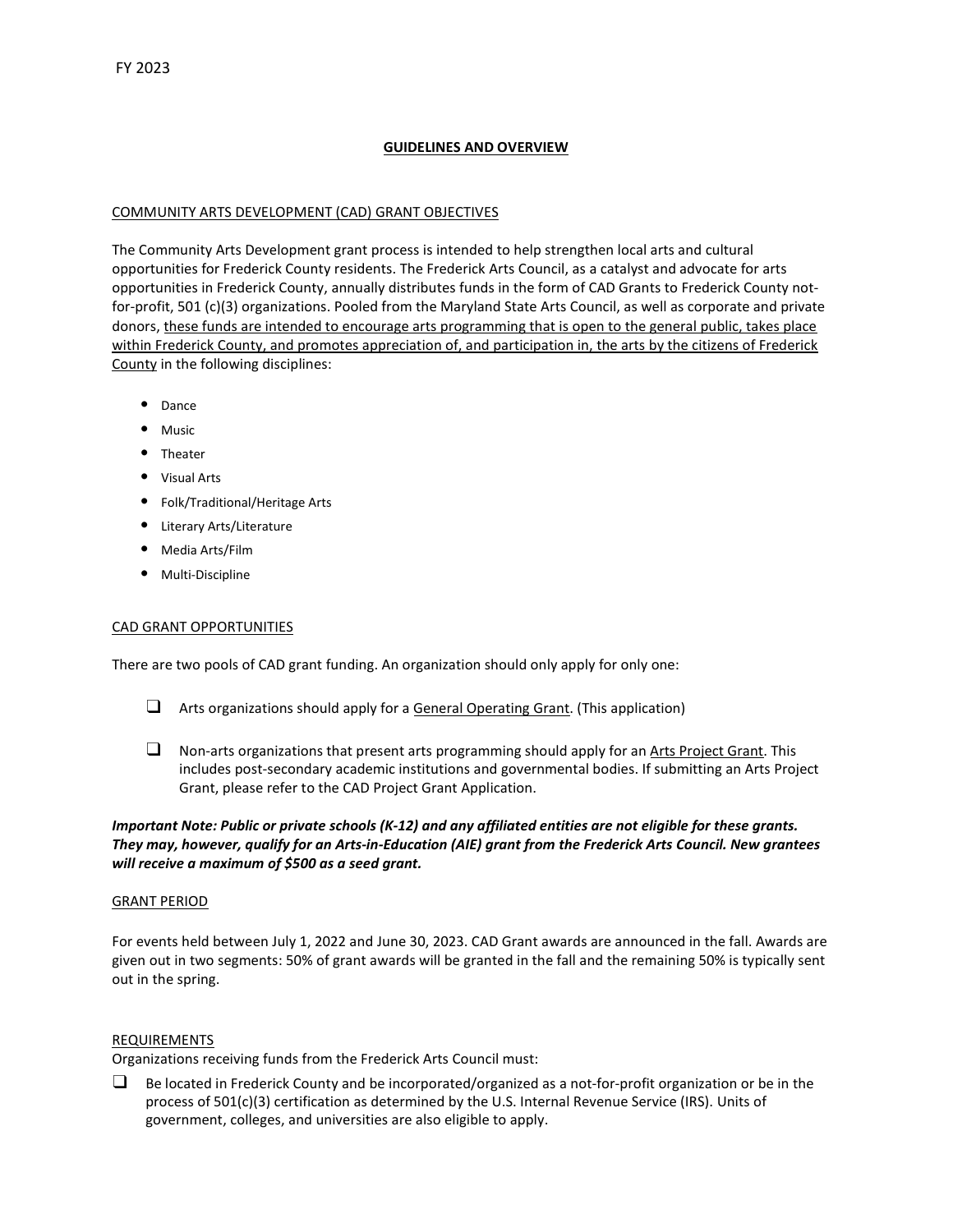- $\Box$  Comply with Section 504 of the Rehabilitation Act of 1973, as amended, and the Americans with Disabilities Act of 1990 (ADA), which states that no otherwise qualified person shall be excluded from participation in, be denied the benefits of, or be subjected to discrimination related to, the arts.
- ❑ Comply with Title IV, Section 1681, of the Education Amendment of 1972, and the age discrimination Act of 1975, Section 6101, which prohibit discrimination on the basis of sex or age.
- $\Box$  Comply with Title VI, Section 601, of the Civil Rights Act of 1964, which states that no persons, on the grounds of race, color, or national origin, shall be excluded from participation in, be denied the benefits of, or be subjected to discrimination related to the arts.
- $\Box$  Notify the Frederick Arts Council of any inability to complete the program or any major changes in the project or organization's mission or plans as outlined in the application, and request approval (in writing) prior to implementing the changes.
- $\Box$  Acknowledge the Frederick Arts Council funding in all promotional material, including, but not limited to, advertising, media releases, publicity, posters, T-shirts, and programs. A camera-ready copy of the Frederick Arts Council logo and acknowledgment text can be made available if the funded organization does not have such items.
- $\Box$  Provide up to 6 complimentary tickets at any time for use by the Frederick Arts Council board of directors, grant committee members, or staff for the purpose of evaluation.
- $\Box$  Keep accurate financial records showing how grant funds were used. These records must be made available to the Grants Committee for review upon request.
- ❑ A site visit for evaluation purposes may be made by a member of the Frederick Arts Council's CAD Grant Committee.

#### RESTRICTIONS

Frederick Arts Council grant funds are intended to support arts programming and may not be used for the following purposes: capital campaigns, including purchase, construction, or renovation of a facility, acquisition of permanent equipment, profit-making ventures, retirement of existing debt, out of county travel, fundraising events, re-granting funds, or scholarships.

Requests for support related to public arts projects should be submitted to the Public Art Work Plan Committee rather than via CAD.

#### REPORTING REQUIREMENTS

Organizations receiving FY2023 grants must submit

- $\Box$  The Grant Contract prior to receiving any disbursement of funds. These forms will be made available to the Executive Director or other designated representative in the fall.
- ❑ A Final Report upon completion of the project, which is due no later than Friday, August 18, 2023. Applications will not be considered from grantees that have failed to submit a Final Report for the previous year. The blank Final Report forms will be made available to the Executive Director or other designated representative along with the second payment installment.

#### REVIEW PROCESS

The CAD Grants Committee is composed of Frederick Arts Council board members and community volunteers who bring a diverse representation of artistic, organizational, and financial credentials. All members of the committee will review each application. A member of the CAD Grants Committee will contact your executive director or designated contact for a personal interview regarding your organization's application. The recommendations of the CAD Grants Committee are submitted to the Frederick Arts Council Board of Directors, which votes to approve funding.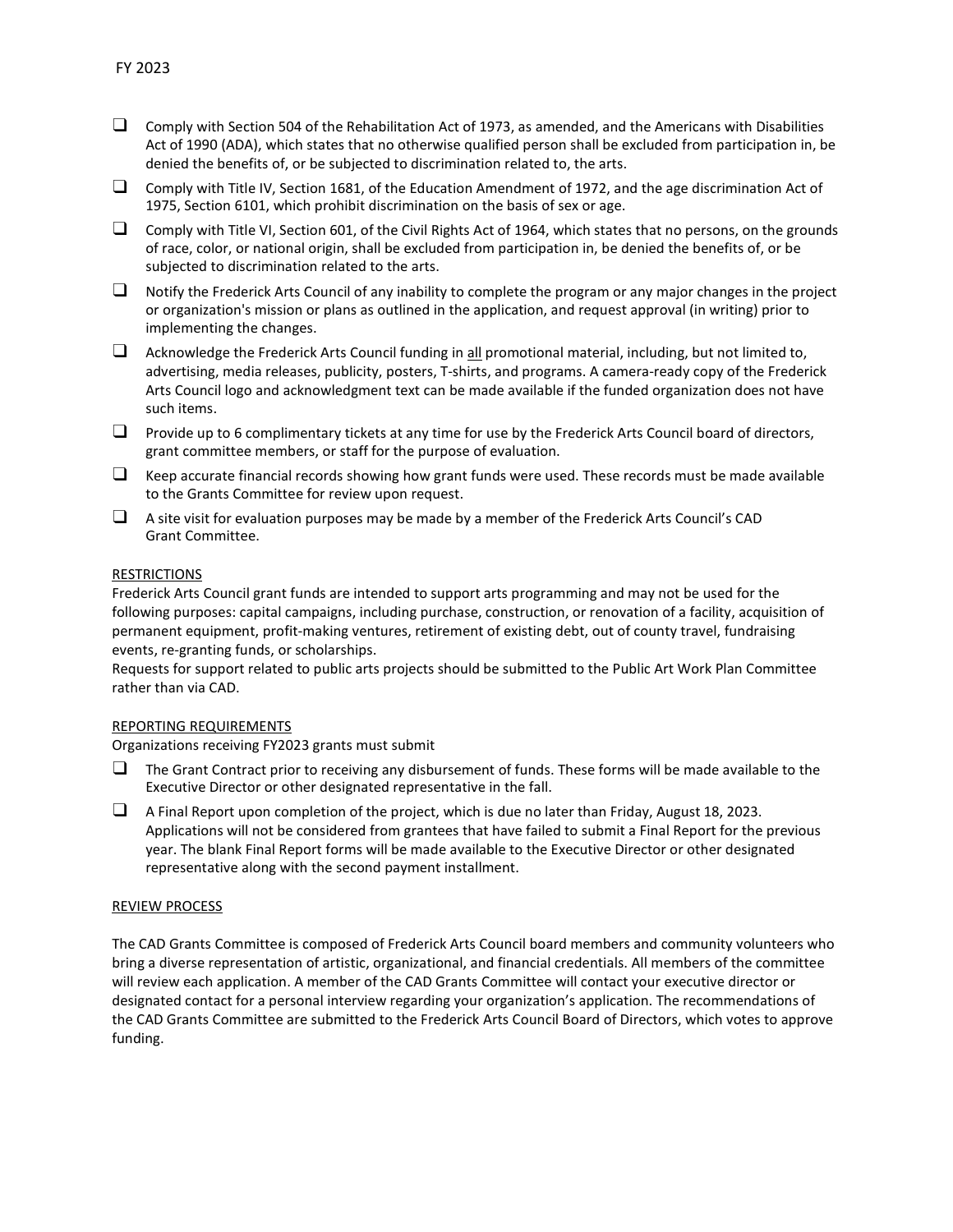Each year the amount of funds available for distribution often varies, as do the number of qualified applicants. Previously successful applications neither guarantee nor entitle an organization to ongoing or increased funding. Late, incomplete, or incorrectly submitted applications will not be considered.

## EVALUATION CRITERIA

The Frederick Arts Council CAD Grant Committee will consider the following factors when evaluating applications:

- $\Box$  Artistic Merit: the artistic quality of the arts activities produced or presented by the organization, including qualifications of the engaged artists and the organizational leaders.
- $\Box$  Organizational Effectiveness: the organization's ability to develop, fund, and implement proposed activities. Financial need will also be taken into consideration, as well as adherence to previous funding requirements.
- $\Box$  Service to the Community: the degree to which an organization's operations and activities demonstrate an understanding of and responsiveness to the community. Included in this criterion is the level of partnership with the Frederick Arts Council and other constituencies in the community. Description of expected outcomes in the application (as well as in the Final Report) will help to demonstrate service to the community. Organizations and projects assisting all economic levels of the community through financial aid, free or reduced ticket prices, and other means will be given priority.

#### BUDGET LINE DEFINITIONS

The following are definitions of lines used on C. BUDGET INFORMATION. The numbers preceding the definitions correspond to the numbered lines on the Form. Please refer to these definitions when completing the Budget Summary. If you need additional clarification, please call or email the Frederick Arts Council.

# EXPENSES

- 1. Personnel Administrative: Payments for employee salaries, wages and benefits, for executive and supervisory administrative staff, program directors, business managers, press agents, fundraisers; clerical staff such as secretaries, typists, bookkeepers; and supportive personnel such as maintenance and security staff, ushers and other front-of-house and box office personnel.
- 2. Personnel Artistic: Payments for employee salaries, wages and benefits for artistic directors, directors, conductors, curators, dance masters, composers, choreographers, designers, video artists, filmmakers, painters, poets, authors, sculptors, graphic artists, actors, dancers, singers, musicians, puppeteers, etc.
- 3. Personnel Technical/Production: Payments for employee salaries, wages and benefits, for technical management staff, such as technical directors, wardrobe, lighting and sound crew, stage managers, stagehands, video and film technicians, exhibit preparers and installers, etc.
- 4. Personnel Educational: Payments for employee salaries, wages and benefits, for teachers, instructors, workshop leaders, or individuals providing educational activities.
- 5. Outside Fees and Services Artistic: Payments to firms or persons for the services of individuals who are not normally considered employees of Applicant, but consultants, contractors, or the employees of other organizations. Include artistic directors, directors, conductors, curators, dance masters, composers, choreographers, designers, video artists, filmmakers, painters, poets, authors, sculptors, graphic artists, actors, dancers, singers, musicians, etc., serving in non-employee/non-staff capacities.
- 6. Outside Fees and Services Educational: Payments to firms, contractors or consultants not normally considered as employees of Applicant who serve as teachers, instructors, workshop leaders, models, accompanists, or as providers of educational activities.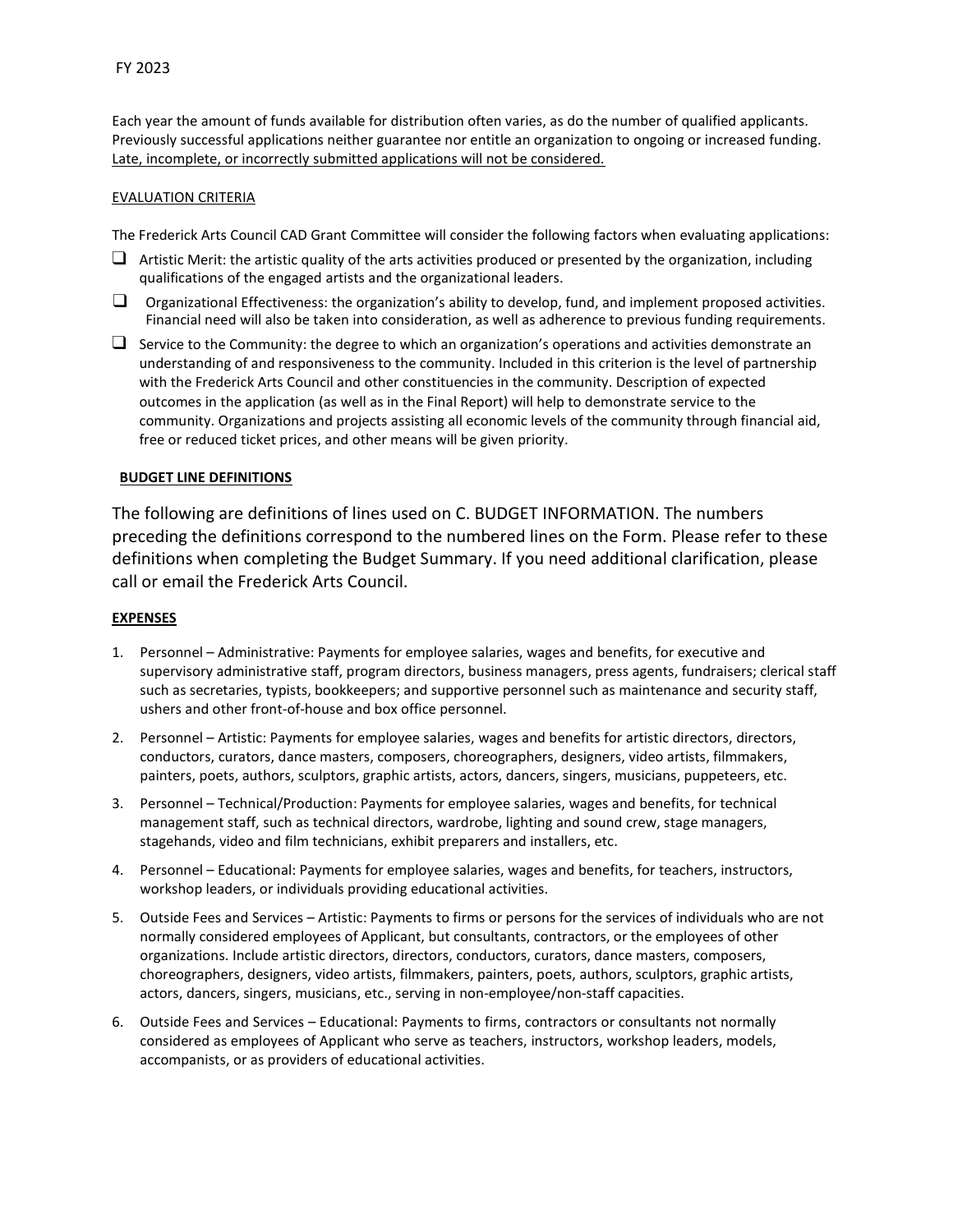- 7. Outside Fees and Services Other: Payments to firms or persons for non-artistic and/or non-educational services or to individuals who are not normally considered employees of Applicant, but consultants or the employees of other organizations.
- 8. Space Rental: Payments for rental of office, rehearsal, theater, hall, gallery and other such spaces. For mortgage payments see Non-Allowable: Capital – Other, line 15.
- 9. Travel/Lodging/Transportation: All costs directly related to the travel of an individual or individuals. Include fares, hotel and other lodging expenses, food, taxis, gratuities, per diem payments, toll charges, mileage, allowances on personal vehicles, car rental costs, etc. For trucking, shipping or hauling expenses, see Remaining Allowable Expenses, line 12.
- 10. Marketing: All costs for marketing/publicity/promotion. Do not include payments to individuals or firms, which belong under "Personnel" (lines 1-4), or "Outside Fees and Services" (lines 5-7). Include costs of newspaper, radio and television advertising; printing and mailing of brochures, flyers and posters; food and drink; and space rental when directly connected to promotion, publicity or advertising. For fundraising expenses, see Remaining Allowable Expenses, line 12.
- 11. Educational Programming Expenses: All costs other than those identified in Numbers 4 and 6 related to Applicant's educational activities.
- 12. Remaining Allowable Expenses: All allowable expenses not entered in other categories. Includes scripts and scores, lumber and nails, fundraising expenses, electricity, telephone, fax, photocopying, storage, postage, interest charges, photographic supplies, personal computers, publication purchases, sets and props, food consumed on premises, equipment rental, insurance fees, non-structural renovations or improvements, trucking, shipping, and hauling expenses not entered under line 9.
- 13. Total Allowable Expenses: The sum of lines 1-12 under expenses.
- 14. Non-Allowable: Capital Acquisitions: Expenses for additions to a collection such as works of art, artifacts or historic documents.
- 15. Non-Allowable: Capital Other: Expenses for the purchase of buildings or real estate (including mortgage payments), renovations or improvements involving structural change, payments for roads, driveways, or parking lots, permanent and generally immobile equipment such as grid systems, or central air conditioning, etc; and all other capital assets.
- 16. Non-Allowable: Expenses Other: Re-granting, depreciation, loan principal payments, deficit reduction, outof-county travel, contributions to endowments and/or cash reserves, scholarships awarded by the applicant organization for its own activities, or other expenses not included in lines 1-15.
- 17. Total Cash Expenditures: The sum of lines 13-16 under Expenses.

#### INCOME

- 18. Admissions: Revenue derived from the sale of admissions, tickets, subscriptions, memberships, etc. specifically for events or activities of the Applicant.
- 19. Contracted Services Revenue: Revenue derived from fees earned through sale of services. Include tuition, sale of workshops, etc. to other community organizations, governmental contracts for specific services, performance or residency fees, etc.
- 20. Other Revenue from Operations: Revenue derived from sources other than those listed above. Include catalog sales, advertising space in programs, gift shop income, concessions, parking, interest, investment income, etc.
- 21. Corporate Support: Cash support derived from grants or contributions by businesses, corporations and corporate foundations.
- 22. Foundation Support: Cash support derived from grants or contributions by private foundations.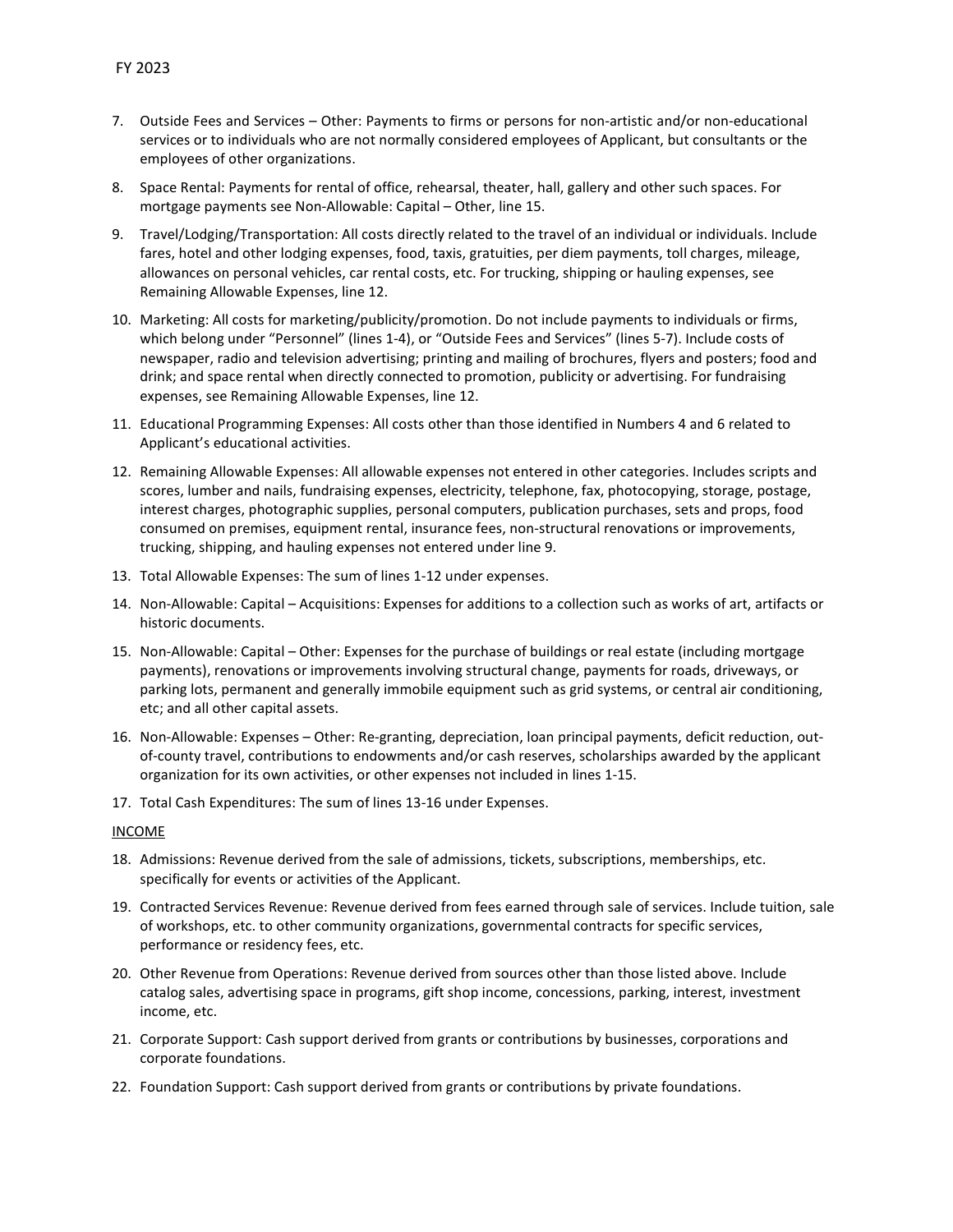- 23. Other Private Support: Cash support derived from cash donations that are not included in lines 21-22 above. Do not include corporate, foundation or government contributions and grants. Include contributions from individuals and the gross proceeds from fundraising events.
- 24. Government Support Federal: Cash support derived from grants or appropriations by agencies of the federal government.
- 25. Government Support State/Regional: Cash support derived from grants or appropriations by agencies of the state and/or multi-state consortia of state agencies, such as the Mid Atlantic Arts Foundation. Do not include grant funds from MSAC; use lines 27 and 28.
- 26. Government Support Local: Cash support derived from grants or appropriations by city, county, in-state regional and other local government agencies.
- 27. Maryland State Arts Council: For Actual and Current year budgets, grant funds received from the MSAC.
- 28. Grant Request: For Planned year budget, amount requested from the Frederick Arts Council.
- 29. Total Allowable Income: The sum of lines 18-28 under Income.
- 30 Non-Allowable: Revenue Raised for Capital or Endowment Funds: Income, from fund-raising or other campaigns, specifically for additions to a collection such as works of art, artifacts, or historic documents, or for the purchase of buildings or real estate, renovations or improvements involving structural change, payments for roads, driveways, or parking lots, permanent and generally immobile equipment such as grid systems, or central air conditioning, etc. or other capital projects. Include here any funds raised for endowments.
- 31. Non-Allowable: Loans, Carryover, or Transfers: Loans, carryover, or transfers earned in previous years.
- 32. Non-Allowable: Income-Other: Funds intended for the purpose of re-granting or other income not included in Numbers 18-31.
- 33. Total Cash Income: The sum of lines 29-32 under Income.

#### ADDITIONAL BUDGET NOTES:

Please remember that the budget information tells part of your organization's story. Attach an additional separate page for notes or explanations if:

- Income and expense totals differ from each other.
- \* There is a significant change in total budget from one year to the next.
- \* Any particular budget line item is significantly different than expected.

This grant application is based on a similar format used by the Maryland State Arts Council (MSAC) to help local organizations streamline the paperwork process. The staff and board of directors of the Frederick Arts Council strongly encourage local organizations to apply for MSAC funding as well, if appropriate.

# Note: Failure to comply with any of the conditions outlined in these guidelines may require the return of the grant funds or may jeopardize future financial support from the Frederick Arts Council.

# Funding Amounts:

Funding limits for General Operating Grants are based on the organization's total operating budget:

- 15% for small organizations (less than \$25,000 budget)
- 10% for mid-size organizations (\$25,000 \$100,000 budget)
- 5% for large organizations (greater than \$100,000 budget)

Total funds available for distribution may result in grant requests being partially funded.